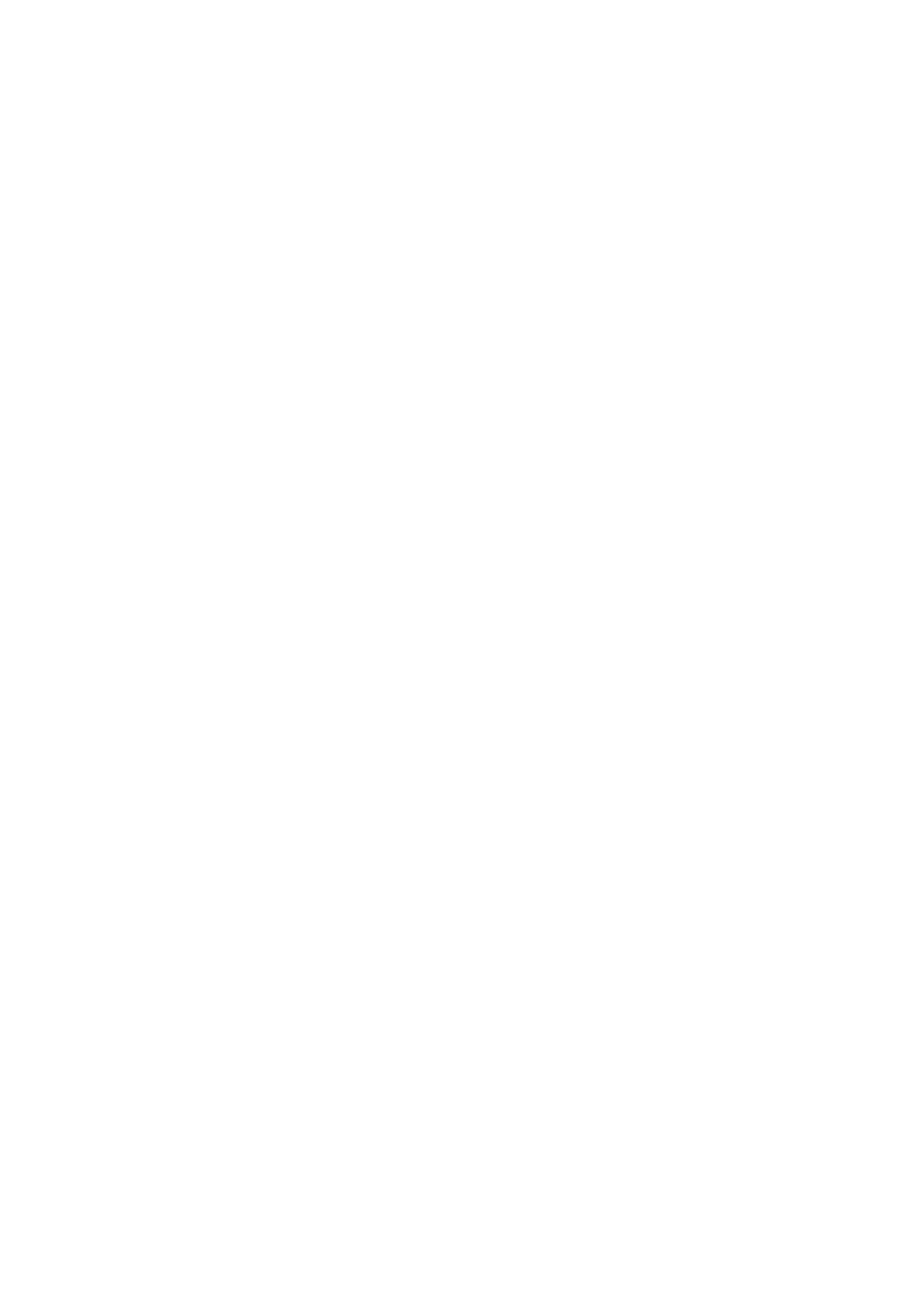



# **IMMIGRATION AND NATIONALITY (FEES) ORDER** 2018

# Index

| Article        | Page |
|----------------|------|
|                |      |
| 2              |      |
| $\overline{3}$ |      |
| $\overline{4}$ |      |
| 5              |      |
| 6              |      |
| 7              |      |
| 8              |      |
| 9              |      |
| 10             |      |

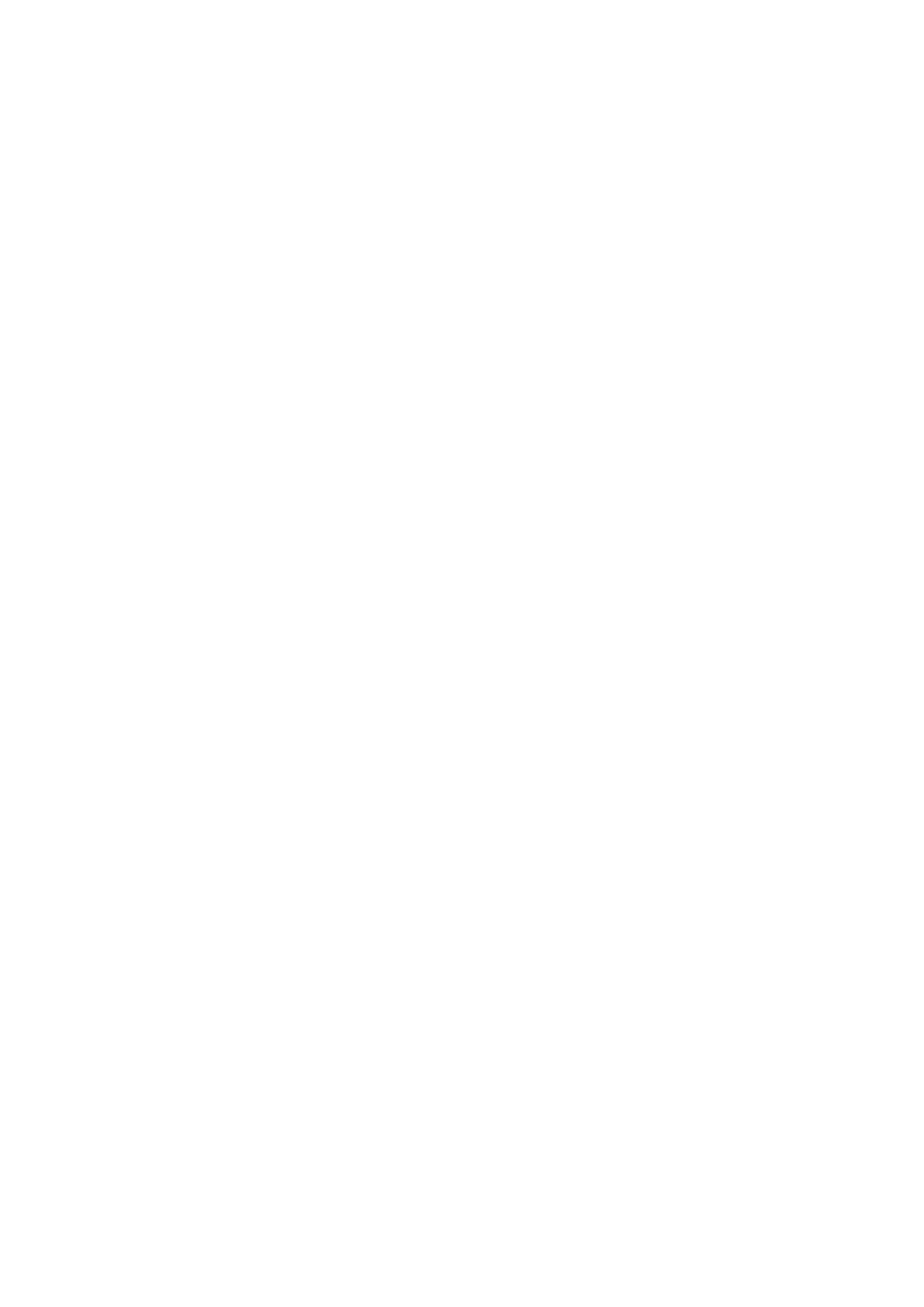Statutory Document No. 2018/0092



*Immigration Act 2014*

# **IMMIGRATION AND NATIONALITY (FEES) ORDER 2018**

| Laid before Tynwald:   | 17 April 2018 |
|------------------------|---------------|
| Coming into Operation: | 6 April 2018  |

The Governor makes the following Order with the consent of Treasury<sup>1</sup> under section 68(1) to (6), (12) and (13) and 69(1) of the Immigration Act 2014<sup>2</sup> (of Parliament) as that Act has effect in the Island<sup>3</sup>.

### <span id="page-4-0"></span>**1 Title**

This Order is the Immigration and Nationality (Fees) Order 2018.

#### <span id="page-4-1"></span>**2 Commencement**

This Order comes into operation on 6 April 2018.

# <span id="page-4-2"></span>**3 Interpretation**

In this Order —

- "the 1971 Act" means the Immigration Act 1971 (of Parliament)<sup>4</sup> as that Act has effect in the Island<sup>5</sup>;
- "**the 1981 Act**" means the British Nationality Act 1981 (of Parliament)<sup>6</sup> as that Act has effect in the Island<sup>7</sup>;
- "**approval letter**" means a letter signifying approval to an application or request, from a body or panel of individuals designated by the Secretary of State or the Governor as competent to issue such letters in respect of a

 $\overline{a}$ 

<sup>7</sup> Extended to the Island by section 53 of that Act.



<sup>1</sup> As required by section 69(1) of the Immigration Act 2014 as that Act has effect in the Island. <sup>2</sup> 2014 c.22.

<sup>3</sup> See Immigration (Isle of Man) Order 2008 (SI 2008/680) (as amended by the Immigration (Isle of Man) (Amendment) Order 2015 (SI 2015/1765)); there are other amendments to that Act but none are relevant for present purposes.

<sup>4</sup> 1971 c. 77.

<sup>5</sup> See Immigration (Isle of Man) Order 2008 (SI 2008/680) (as amended).

<sup>6</sup> 1981 c.61.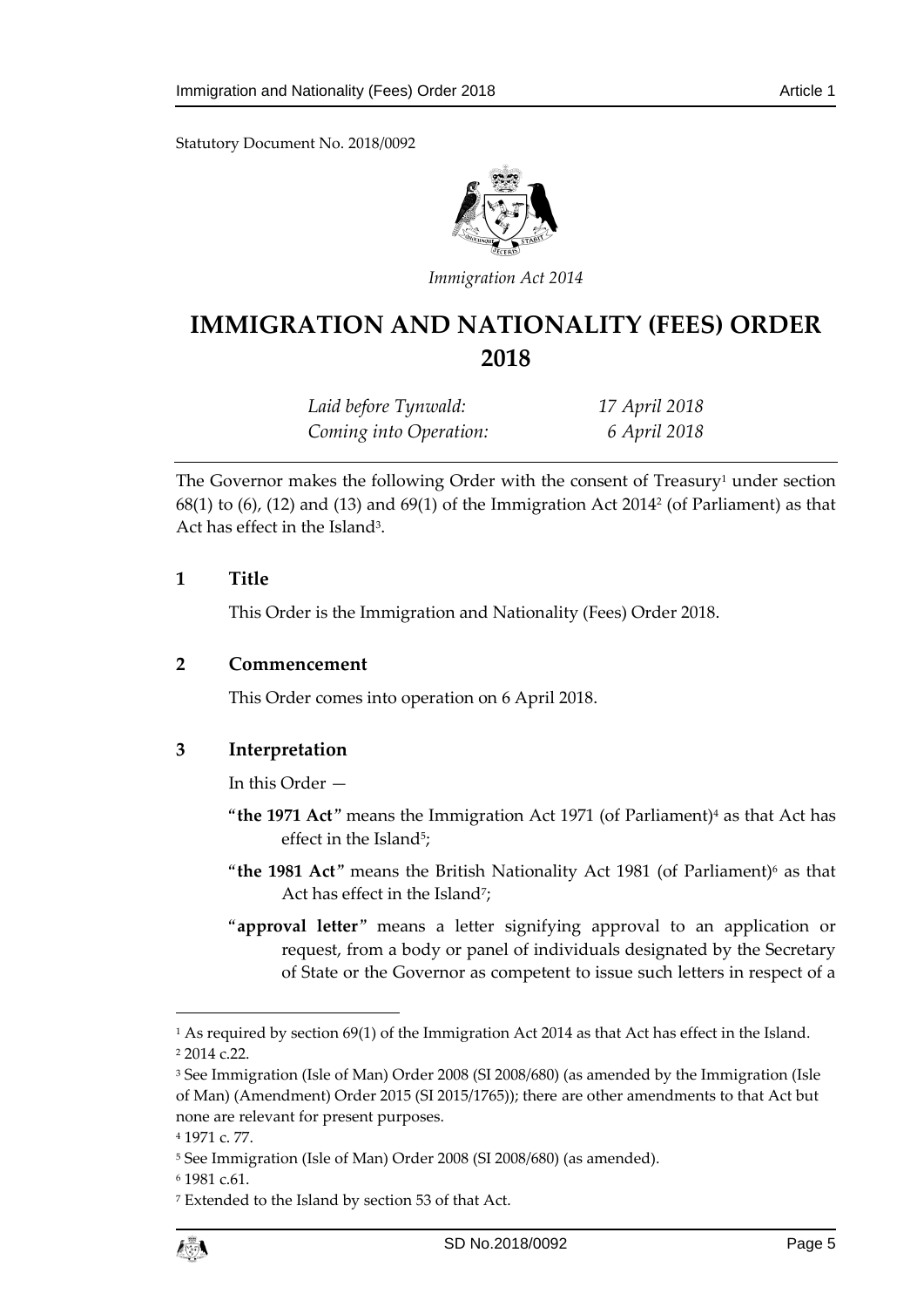person making or intending to make an application for entry clearance, leave to enter or leave to remain in the Isle of Man.

- "**biometric information**" means information about a person's external physical characteristics;
- "**British citizen**" means a person who has that status in accordance with the provisions of the 1981 Act, the British Nationality (Hong Kong) Act 1997 (of Parliament)<sup>8</sup> or the British Overseas Territories Act 2002 (of Parliament)<sup>9</sup> or the former Nationality Acts;
- **"certificate of registration or naturalisation**" means a certificate of registration or naturalisation as a British citizen issued under the 1981 Act;
- "**certificate of sponsorship**" means an authorisation allocated by or on behalf of the Governor under the immigration rules to a sponsor and issued to a person by that sponsor, in respect of an application, or potential application, for entry clearance, leave to enter, or leave to remain in the Island as a sponsored worker;
- "**confirmation of acceptance for studies**" means an authorisation allocated by or on behalf of the Governor under the immigration rules to a sponsor and issued to a person by that sponsor, in respect of an application, or potential application, for entry clearance, leave to enter or leave to remain in the Island as a student;
- "**contractor**" means a person with whom the Secretary of State has entered into a contract, by which the person agrees to provide certain services in connection with immigration or nationality to applicants outside the United Kingdom and the Isle of Man;
- "**control port**" means a port in which a control area is designated under paragraph 26(3) of Schedule 2 to the 1971 Act;
- "**entry clearance**" has the same meaning as provided in section 33(1) of the 1971 Act;
- **"European residence document"** means a document issued as evidence that a person is entitled to enter or remain in the Isle of Man by virtue of an enforceable EU right or any provision made under section 2B of the European Communities (Isle of Man) Act 197310;
- **"fees regulations"** means the fees regulations made by the Governor under section 68 of the Immigration Act 2014 (of Parliament) as that Act has effect in the Island;
- "**the former Nationality Acts**" has the same meaning as provided in section 50(1) of the 1981 Act;

-



<sup>8</sup> 1997 c.20 (extended to the Island by section 3 of that Act).

<sup>9</sup> 2002 c.8 (extended to the Island by section 8 of that Act).

<sup>10</sup> AT 14 of 1973.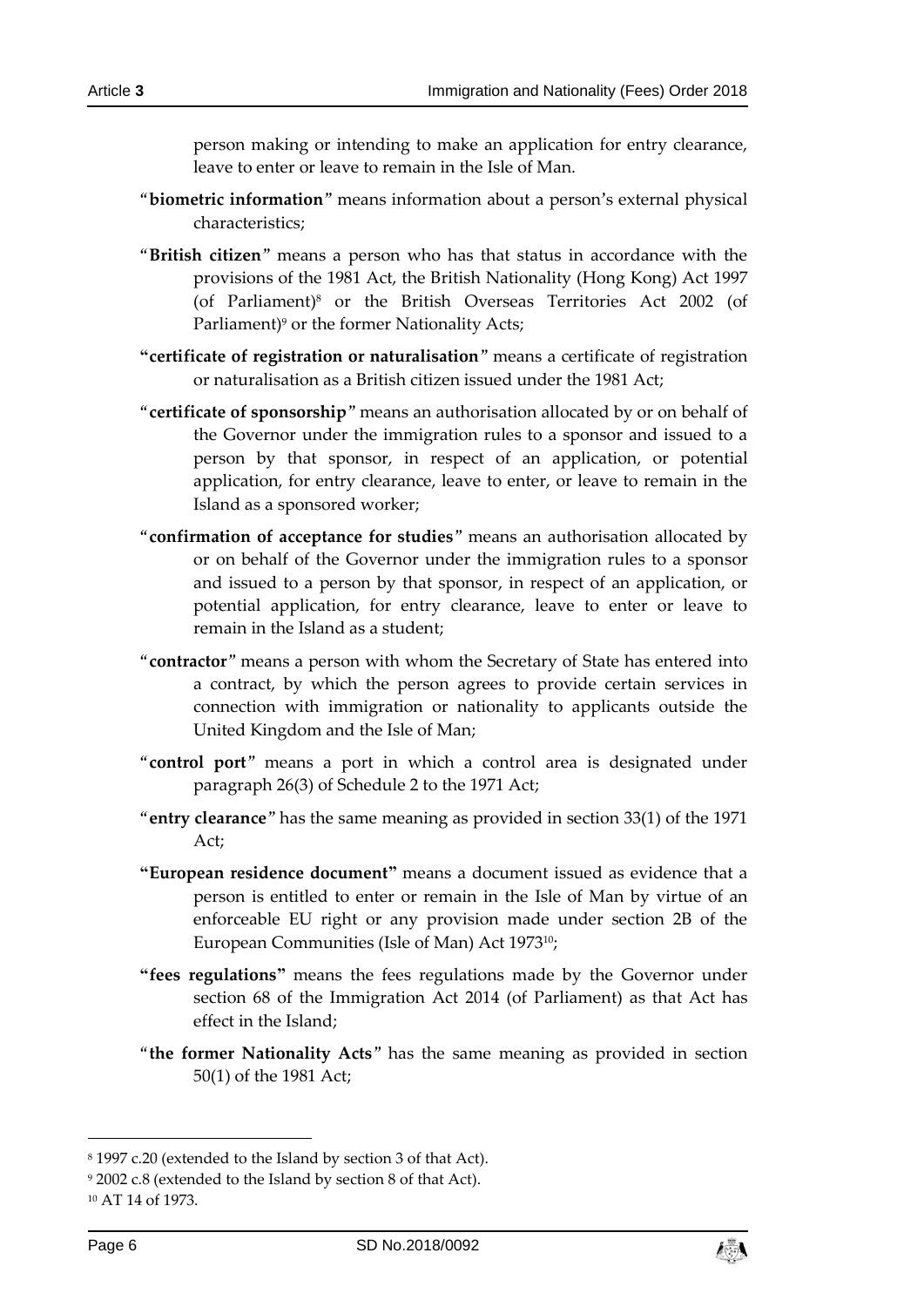- "**immigration employment document**" means a work permit, or any other document which relates to employment and is issued for the purposes of the immigration rules or in connection with leave to enter or remain in the Isle of Man but which is not a work permit issued pursuant to the Control of Employment Act 201411;
- "**immigration rules**" means the rules made under section 3(2) of the 1971 Act<sup>12</sup>;
- "**leave to enter the Isle of Man**" and "**leave to remain in the Isle of Man**" mean respectively leave to enter the Island and leave to remain in the Island given in accordance with the provisions of the 1971 Act and the immigration rules and any subsequent variation of that leave and "leave to enter or leave to remain in the Island" is to be construed accordingly;
- "**limited leave**" and "**indefinite leave**" respectively have the same meanings as provided in section 33(1) of the 1971 Act;
- "**premium services**" means optional premium services offered in connection with immigration or nationality applications;
- "**right of abode**" has the same meaning as provided in section 2 of the 1971 Act<sup>13</sup>;
- "**Secretary of State**" means the Secretary of State for the Home Office of the United Kingdom;
- "**sponsor**" means a person licensed by or on behalf of the Governor under the immigration rules to issue certificates of sponsorship or confirmations of acceptance for studies, or both;
- "**sponsor licence**" means a licence granted by or on behalf of the Governor to a person who, by virtue of such a licence, is licensed as a sponsor;
- "**sponsored worker**" means a person seeking entry clearance, leave to enter or leave to remain in the Isle of Man for the purposes of employment (whether paid or unpaid) or some other economic activity, where that person is required by the immigration rules to obtain a certificate of sponsorship;
- "**transfer of conditions**" means the fixing of a stamp, sticker or other attachment on a passport or other document issued to an applicant, which indicates that a person has been granted leave to enter or remain in the Isle of Man;
- "**transit visa**" means a document authorising the holder to remain within a control port, without passing through immigration control, pending departure from the Isle of Man from the same port;
- "**travel document**" means a document which is not a passport, allowing a person (or, if the person has died, the body of that person) to travel

1

<sup>&</sup>lt;sup>11</sup> AT 11 of 2014.

<sup>12</sup> SD 62/05 (as amended).

<sup>13</sup> 1971 c.77; section 2 was amended by section 39(2) of the 1981 Act (c.61).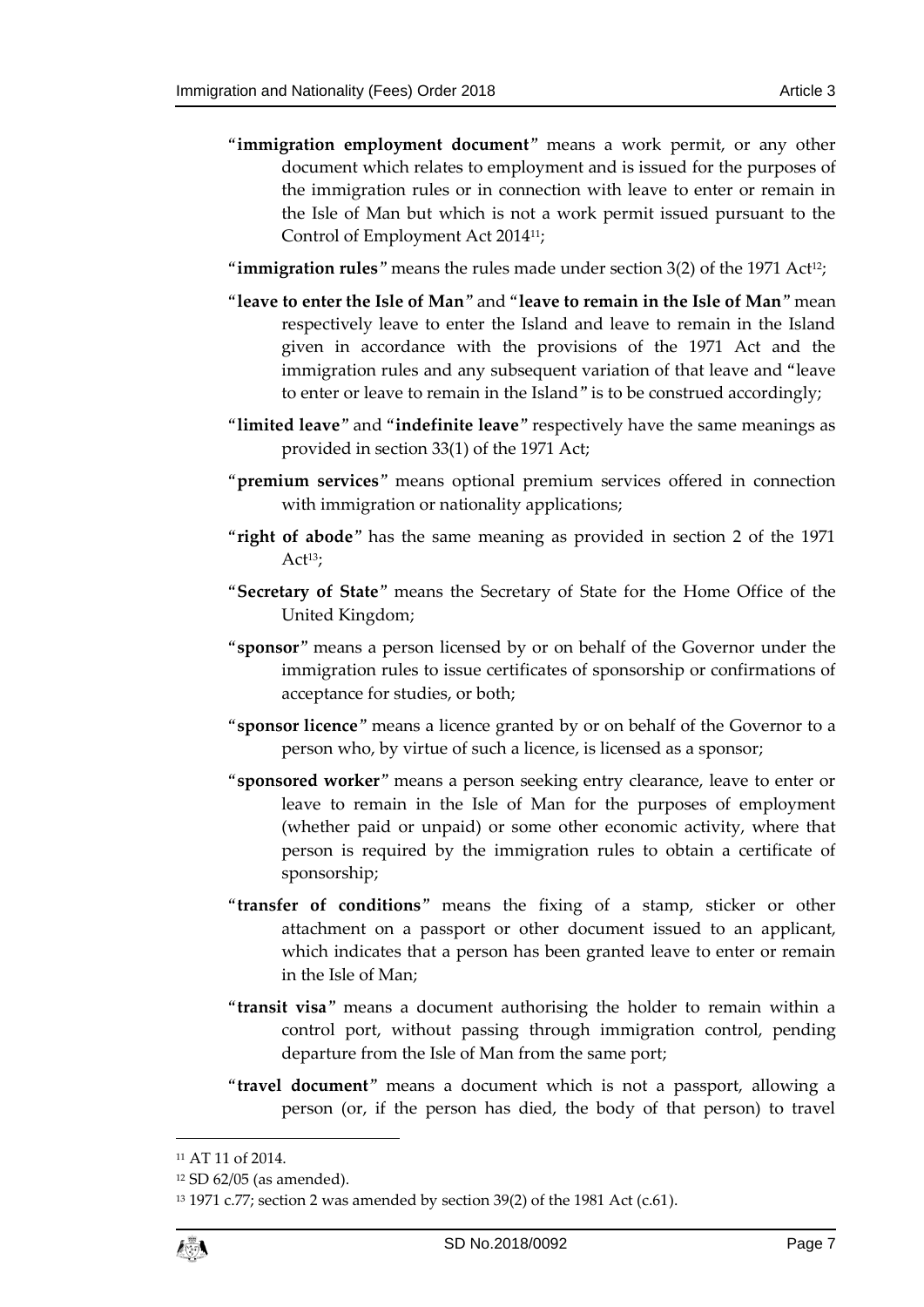outside the Isle of Man and is issued by the Secretary of State to persons who are either refugees, or stateless, or who cannot obtain or use a passport issued by their country; and

"**unsponsored worker**" means a person seeking entry clearance, leave to enter or leave to remain in the Isle of Man for the purposes of employment (whether paid or unpaid) or some other economic activity, where that person is not required by the immigration rules to obtain a certificate of sponsorship.

### <span id="page-7-0"></span>**4 Fees**

- (1) The Governor, or any person appointed by, or acting on behalf of the Governor, must charge the fee specified in fees regulations in respect of the exercise of the functions in connection with immigration or nationality that are specified in this Order.
- (2) The fee specified in such regulations may not exceed the maximum amount specified in this Order in respect of the relevant function.
- (3) The fee specified in such regulations must be calculated in the manner specified in this Order.
- (4) Where no particular manner is specified, the fee must be a fixed amount.

# <span id="page-7-1"></span>**5 Applications for leave to enter or leave to remain in the Isle of Man**

- (1) A fee is to be charged for the consideration of an application for leave to enter or leave to remain in the Isle of Man of a type specified in Table 1.
- (2) Table 1 specifies the maximum amount that may be charged in respect of each application.
- (3) In this article, an application includes an application for variation of leave to enter or leave to remain in the Isle of Man.

#### **Table 1**

| Number | Type of application                                                  | Maximum |
|--------|----------------------------------------------------------------------|---------|
|        |                                                                      | amount  |
| 1.1    | Limited leave to remain in the Isle of Man as a visitor.             | £1,000  |
| 1.2    | Limited leave in the Isle of Man as a sponsored worker, where a      | £1,500  |
|        | certificate of sponsorship has been issued.                          |         |
| 1.3    | Limited leave in the Isle of Man as an unsponsored worker.           | £2,000  |
| 1.4    | Limited leave in the Isle of Man as a student.                       | £480    |
| 1.5    | Limited leave in the Isle of Man where the basis upon which          | £3,250  |
|        | that leave is given may (after one or more subsequent periods of     |         |
|        | leave on the same basis) lead to a grant of indefinite leave to      |         |
|        | remain in the Isle of Man.                                           |         |
| 1.6    | Limited leave in the Isle of Man for any purpose (excluding          | £2,000  |
|        | visits) not referred to in the preceding provisions of this Table 1. |         |
| 1.7    | Indefinite leave to remain in the Isle of Man.                       | £3,250  |

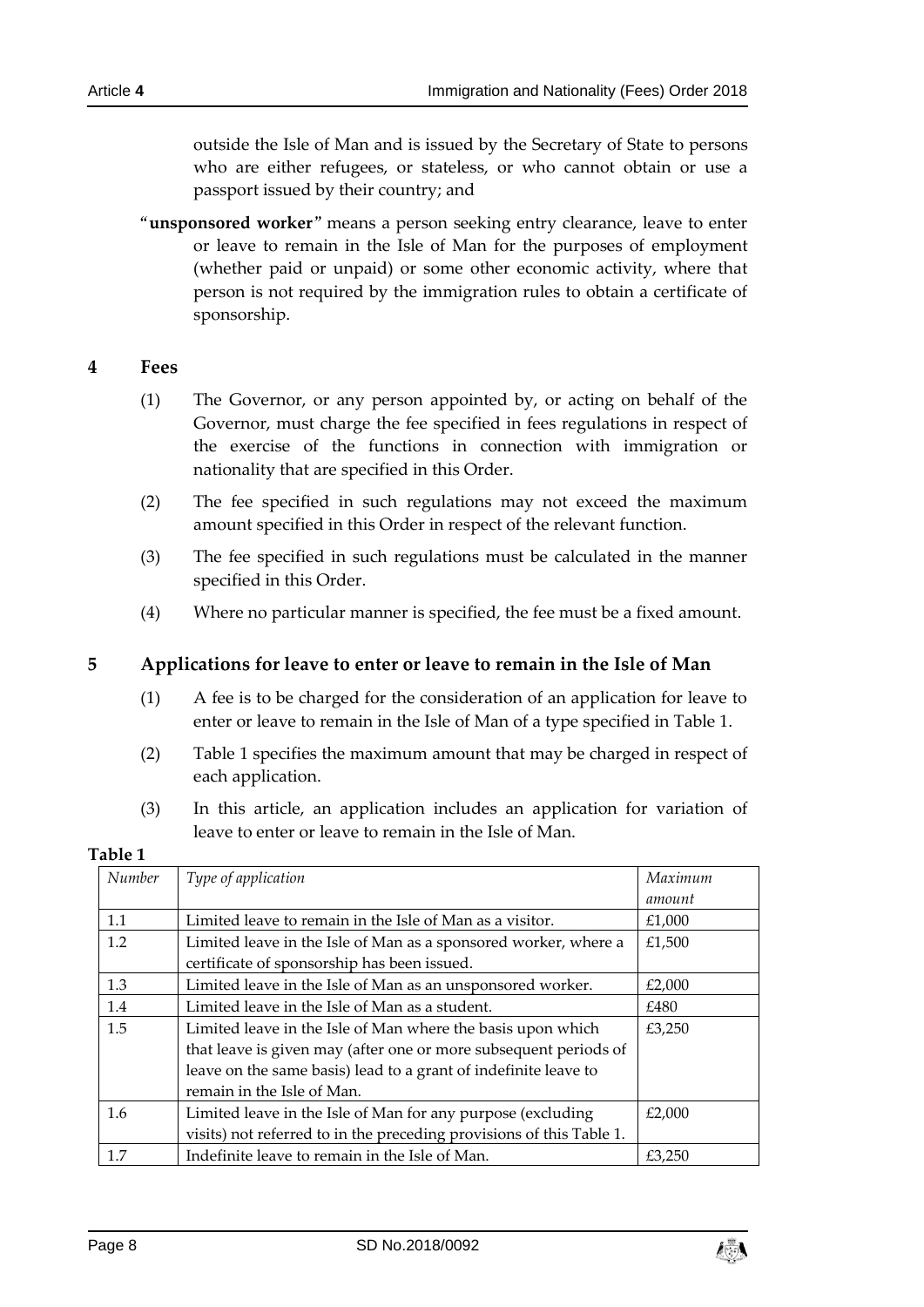### <span id="page-8-0"></span>**6 Documents and administration**

- (1) A fee is to be charged for  $-$ 
	- (a) attending to an application or request for a document of a type specified in Table 2; and
	- (b) carrying out the administrative activities, in connection with an application or claim or on request, specified in Table 2.
- (2) Table 2 specifies how the fee is to be calculated and the maximum amount or rate that may be charged in respect of each document or administrative activity.

# **Table 2**

| Number | Type of application, claim, request or administrative | Method of   | Maximum     |
|--------|-------------------------------------------------------|-------------|-------------|
|        | activity                                              | calculation | amount/rate |
| 2.1    | Application or request for documents                  |             |             |
| 2.1.1  | Transfer of conditions.                               | Fixed       | £550        |
|        |                                                       | amount      |             |
| 2.1.2  | Immigration employment document.                      | Fixed       | £550        |
|        |                                                       | amount      |             |
| 2.1.3  | Approval letter.                                      | Fixed       | £2,000      |
|        |                                                       | amount      |             |
| 2.1.4  | Transit visa.                                         | Fixed       | £75         |
|        |                                                       | amount      |             |
| 2.1.5  | Travel document.                                      | Fixed       | £400        |
|        |                                                       | amount      |             |
| 2.1.6  | European residence document.                          | Fixed       | £100        |
|        |                                                       | amount      |             |
| 2.1.7  | Any other letter or document (not including a         | Fixed       | £550        |
|        | passport) confirming a person's identity and          | amount      |             |
|        | immigration or nationality status, or setting out     |             |             |
|        | any conditions attendant on such status, or           |             |             |
|        | confirming that the person is not a British           |             |             |
|        | citizen.                                              |             |             |
| 2.1.8  | Copy, or replacement, or amended version of           | Fixed       | £550        |
|        | any of the documents specified above.                 | amount      |             |
| 2.1.9  | Information booklet to support the                    | Fixed       | £4.00       |
|        | administration of any test specified in 2.2.1         | amount      |             |
|        | below.                                                |             |             |
| 2.2    | Administrative activity                               |             |             |
| 2.2.1  | Administration of any test a person is required       | Fixed       | £250        |
|        | to take for the purposes of an application or         | amount      |             |
|        | claim in connection with immigration or               |             |             |
|        | nationality.                                          |             |             |
| 2.2.2  | Taking a record of a person's biometric               | Fixed       | £30         |
|        | information.                                          | amount      |             |
| 2.2.3  | The review of a decision in connection with           | Fixed       | £400        |
|        | immigration or nationality.                           | amount      |             |
| 2.2.4  | Processing of an application or claim which is        | Fixed       | £80         |
|        | subsequently rejected as invalid.                     | amount      |             |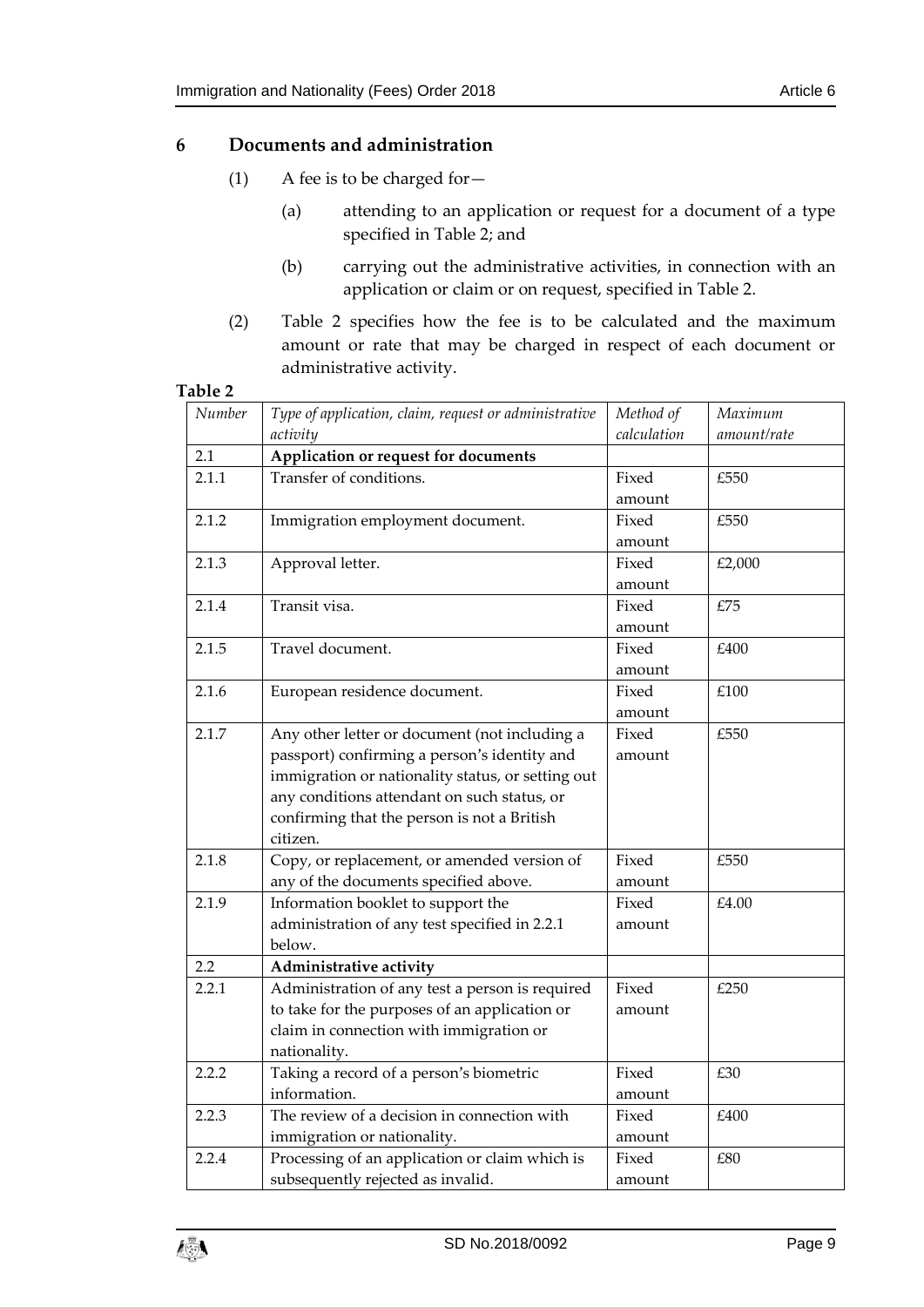| 2.2.5 | Carrying out any police criminal record or      | Fixed  | £200 |
|-------|-------------------------------------------------|--------|------|
|       | other checks as required under the 1981 Act in  | amount |      |
|       | connection with an application for              |        |      |
|       | naturalisation or registration or in connection |        |      |
|       | with an immigration application or claim.       |        |      |

# <span id="page-9-0"></span>**7 Sponsorship**

- (1) A fee is to be charged for attending to an application or request for a service or process of a type specified in Table 3.
- (2) Table 3 specifies the maximum amount that may be charged in respect of each application, service or process.

| Table 3 |  |
|---------|--|
|---------|--|

| Number | Type of application, service or process                      | Maximum |
|--------|--------------------------------------------------------------|---------|
|        |                                                              | amount  |
| 3.1    | A sponsor licence or renewal or maintenance of such licence. | £2,000  |
| 3.2    | Allocation of a certificate of sponsorship.                  | £300    |
| 3.3    | The process of determining, or a plan to determine, a        | £2,000  |
|        | sponsor's status or their suitability to be included on or   |         |
|        | remain on the register of licensed sponsors maintained by or |         |
|        | on behalf of the Governor.                                   |         |
| 34     | Allocation of a confirmation of acceptance for studies.      | £300    |
| 3.5    | Permission for a person with leave to enter or remain in the | £300    |
|        | Isle of Man to change his or her course of study.            |         |

### <span id="page-9-1"></span>**8 Premium services**

Table 4 specifies the functions relating to the provision of premium services (other than those services provided to sponsors) and which are exercised following an application or request, for which a fee is to be charged, how the fee is to be calculated and the maximum amount that may be charged in respect of each service.

| <b>Table</b> | 4 |
|--------------|---|
|--------------|---|

| Number | Function                                    | Method of    | Maximum |
|--------|---------------------------------------------|--------------|---------|
|        |                                             | calculation  | amount  |
| 4.1    | Arrangements for expediting the processing  | Fixed amount | £1,000  |
|        | (or any element of the processing) of an    |              |         |
|        | application or claim in connection with     |              |         |
|        | immigration or nationality.                 |              |         |
| 4.2    | The expedited return to the applicant of    | Fixed amount | £75     |
|        | documents where these have been provided    |              |         |
|        | by the applicant in the course of making an |              |         |
|        | application or claim in connection with     |              |         |
|        | immigration or nationality.                 |              |         |
| 4.3    | The provision of a service in connection    | Fixed amount | £75     |
|        | with immigration or nationality by a        |              |         |
|        | representative of the Governor, or a        |              |         |
|        | contractor, or any person appointed by or   |              |         |

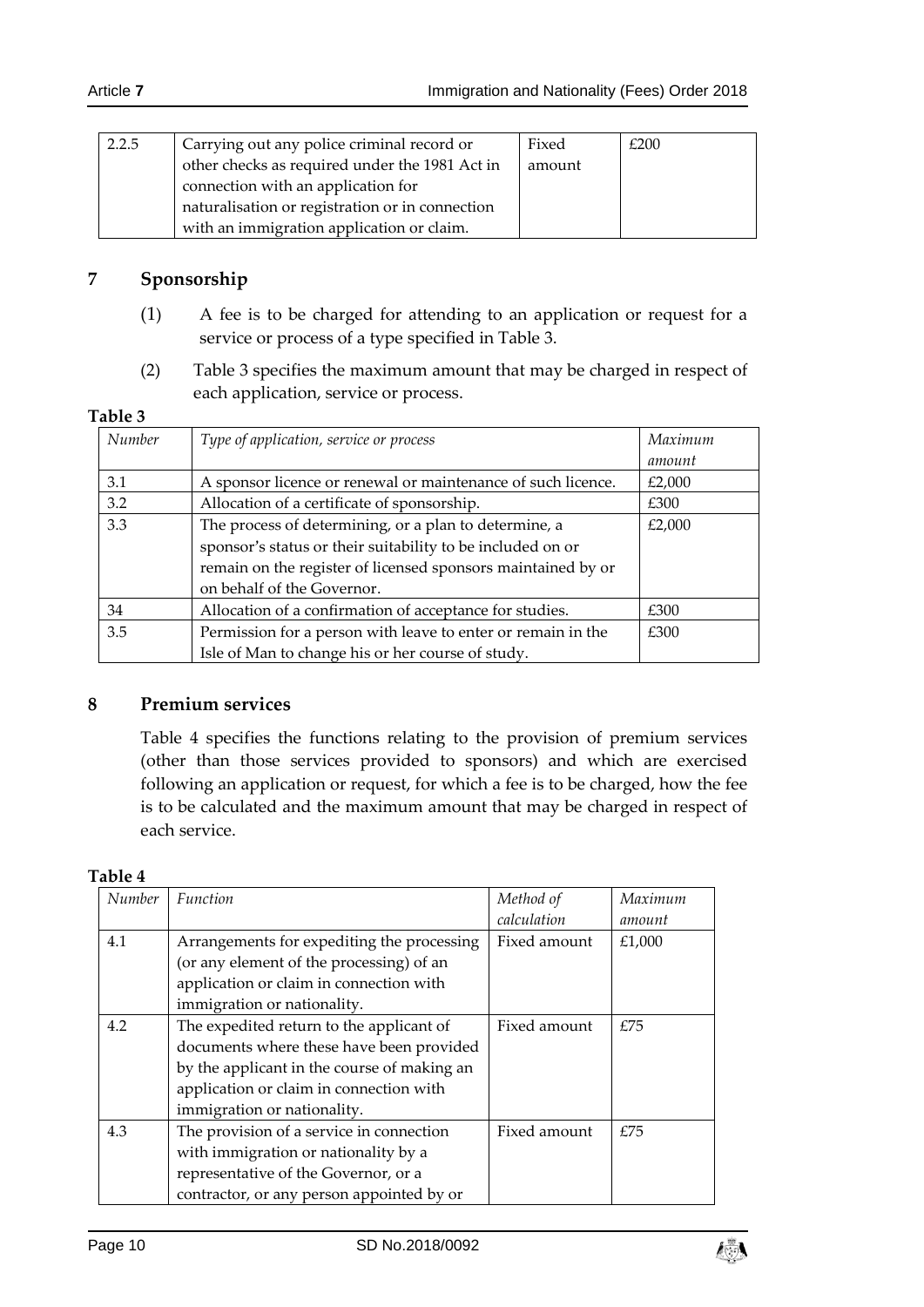|     | acting on behalf of the Governor, where this<br>is done outside office hours.                                                                                          |                                               |      |
|-----|------------------------------------------------------------------------------------------------------------------------------------------------------------------------|-----------------------------------------------|------|
| 4.4 | Arrangements for the provision of<br>immigration officers or facilities at a control<br>port in addition to those (if any) required to<br>provide a basic service.     | Hourly rate<br>per officer or<br>per facility | £150 |
| 4.5 | The expedited arrangement of any test a<br>person is required to take for the purposes<br>of an application or claim in connection<br>with immigration or nationality. | Fixed amount                                  | £400 |

# <span id="page-10-0"></span>**9 Nationality**

- (1) A fee is to be charged for attending to an application or request for a process or service of a type specified in Table 6.
- (2) Table 6 specifies the maximum amount that may be charged in respect of each application or request, for a process or service.

#### **Table 6**

| Number | Type of application, process or service                                                                                                                                 | Maximum<br>amount |
|--------|-------------------------------------------------------------------------------------------------------------------------------------------------------------------------|-------------------|
| 6.1    | Naturalisation as a British citizen.                                                                                                                                    | £1,500            |
| 6.2    | Registration as a British citizen.                                                                                                                                      | £1,500            |
| 6.3    | Amendment of a certificate of registration or naturalisation<br>as a British citizen.                                                                                   | £250              |
| 6.4    | Arrangement of a citizenship ceremony.                                                                                                                                  | £100              |
| 6.5    | Issuing of a document confirming that a person has the right<br>of abode in the Isle of Man.                                                                            | £550              |
| 6.6    | Supply of a certified copy of a notice, certificate, order,<br>declaration or entry given, granted or made under the 1981<br>Act or any of the former Nationality Acts. | £250              |
| 6.7    | Supply of a copy, or replacement, or amended version of any<br>of the documents specified above.                                                                        | £250              |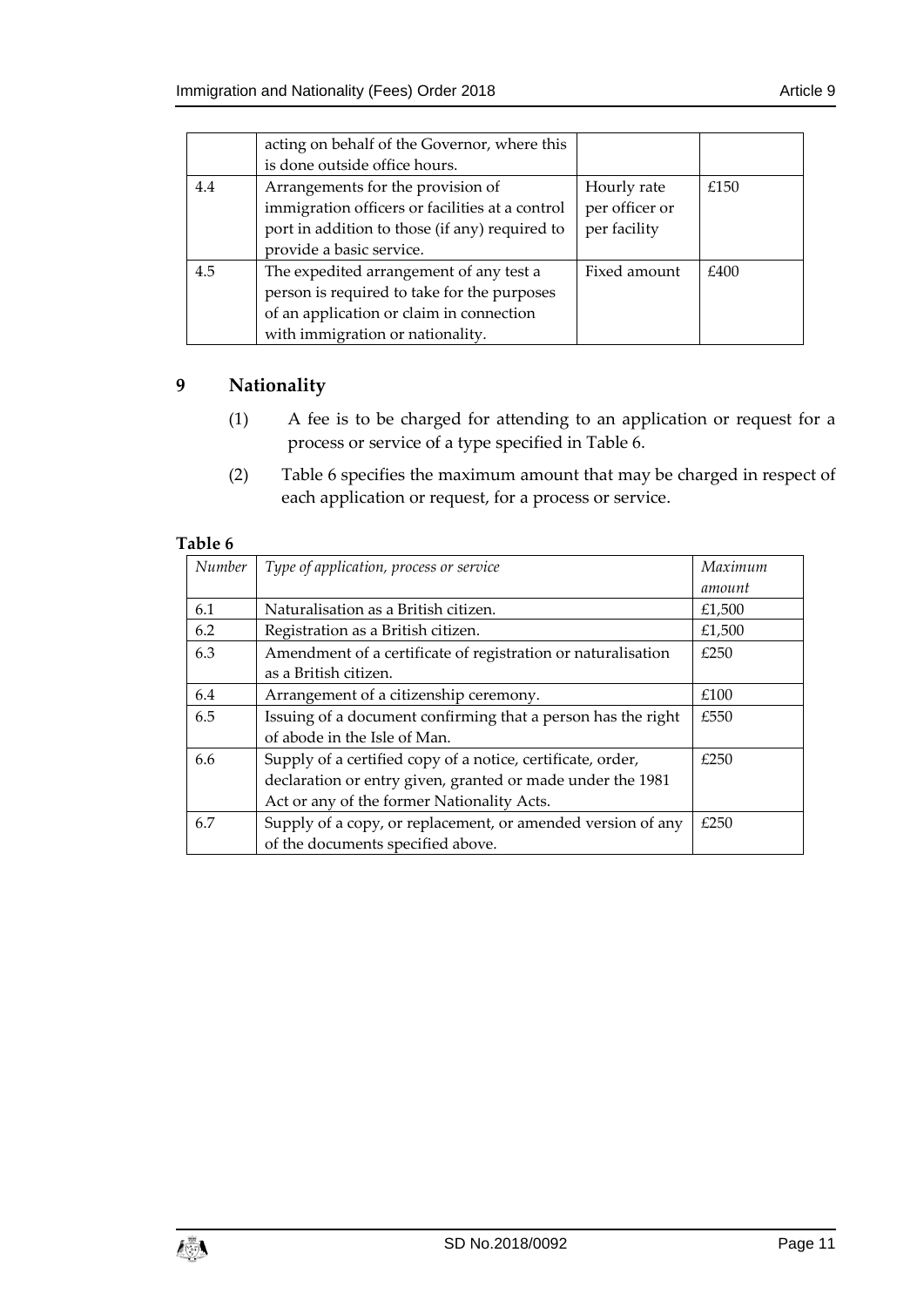### <span id="page-11-0"></span>**10 Revocation**

The Immigration and Nationality (Fees) Order 2017 is revoked $^{\scriptscriptstyle 14}$ .

#### **MADE 23 MARCH 2018**

### **RICHARD GOZNEY**

*Governor*

-



<sup>14</sup> SD 2017/80.